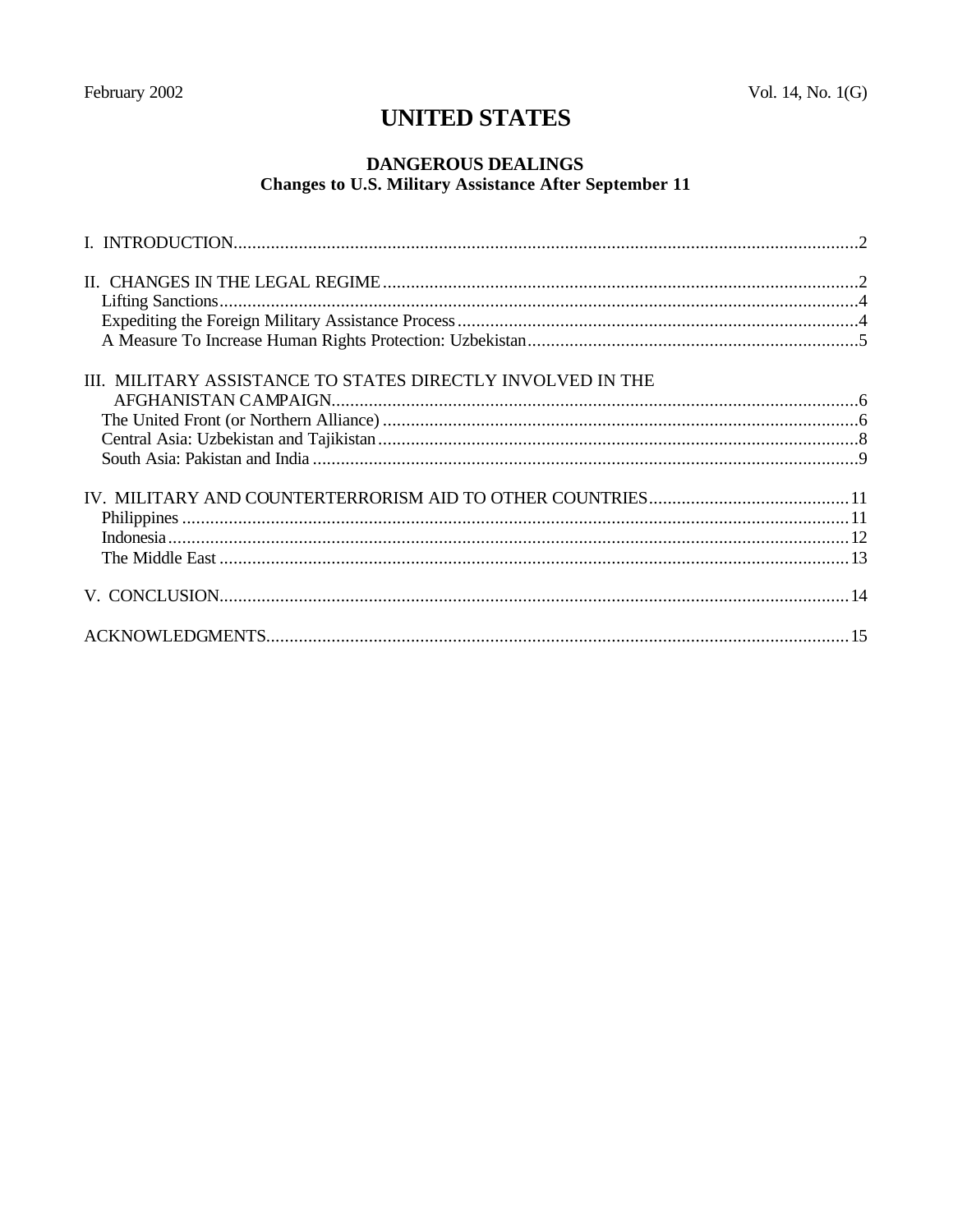### **I. INTRODUCTION**

In the weeks after the September 11 attacks on New York City and Washington, D.C., the United States declared a worldwide war on terrorism and assembled an international coalition to support its efforts. To conduct the war that has followed, the government has relied extensively on its foreign military assistance program, which it defines as a means for "friends and allies to acquire U.S. [military] equipment, services, and training for . . . legitimate self-defense and for participation in multinational security efforts."<sup>1</sup> The United States has used this assistance both to advance specific military goals and to solidify the support of new allies. In the process, however, it has expressed minimal concern about the potential side effects of its policy. Asked in September if the lifting of arms export sanctions on Pakistan foreshadowed increased cooperation with other previously criticized states, State Department spokesman Richard Boucher said the United States would "work with" those governments that supported its fight.<sup>2</sup> About a week later, he said, "[I]f governments are willing to cooperate against terrorism . . . then we welcome that cooperation, and that [will] result in a change in the level of our ability to cooperate with them."<sup>3</sup> These and other official statements suggest that, at least for the foreseeable future, the war on terrorism will dominate U.S. decision-making on foreign military assistance. In such a climate, human rights protection may become an unintended casualty.

In forging its international coalition against terrorism, the United States has modified its military assistance program in three significant ways. First it has changed its legal regime to facilitate arms transfers to foreign nations. Second it has granted military assistance to several states directly involved in the war in Afghanistan. Finally it has increased and expedited counterterrorism assistance and general military aid to other countries around the world. Whether these developments represent a long-term policy shift or a response to a specific crisis remains to be seen. In either case, they raise human rights issues that the United States should take into account.

Human Rights Watch is concerned about post-September 11 U.S. policy because it opposes military assistance to governments that have engaged in a pattern of gross violations of international human rights or humanitarian law. Several of the policy's potential beneficiaries have poor human rights records that include torture, political killings, illegal detention, and religious persecution, as well as histories of international humanitarian law violations, such as unlawful attacks on civilians. The modifications in the U.S. foreign military assistance program make it easier for known violators to acquire the tools of abuse, thus implicating the United States in abuses that result. The loosening of restrictions on military assistance also sets a dangerous example for arms exporting nations around the world.

#### **II. CHANGES IN THE LEGAL REGIME**

The United States provides various forms of military assistance, including sales, financing, equipment grants, and training, which it acknowledges (see table 1), and covert assistance, which it does not. Foreign governments negotiate "foreign military sales" (FMS) directly with the U.S. government under a program that allows the United States to sell either current defense stocks or yet-to-be-produced items. Alternatively, potential purchasers can pursue "direct commercial sales" (DCS) with private U.S. companies and then apply for an export license from the State Department's Office of Defense Trade Controls. The United States sometimes helps fund arms purchases with its Foreign Military Financing (FMF) program, which provides congressionally appropriated loans or grants earmarked for purchasing U.S.-made weapons. The United States also offers two types of grants of military equipment. Under the

 $\overline{\phantom{a}}$ 

<sup>&</sup>lt;sup>1</sup> Defense Security Cooperation Agency (DSCA), "Military Assistance," at

http://www.dsca.osd.mil/home/military\_assistance\_p2.htm (accessed January 4, 2002).

<sup>&</sup>lt;sup>2</sup> Richard Boucher, U.S. Department of State Daily Press Briefing transcript, September 24, 2001.

<sup>&</sup>lt;sup>3</sup> Richard Boucher, U.S. Department of State Daily Press Briefing transcript, October 2, 2001.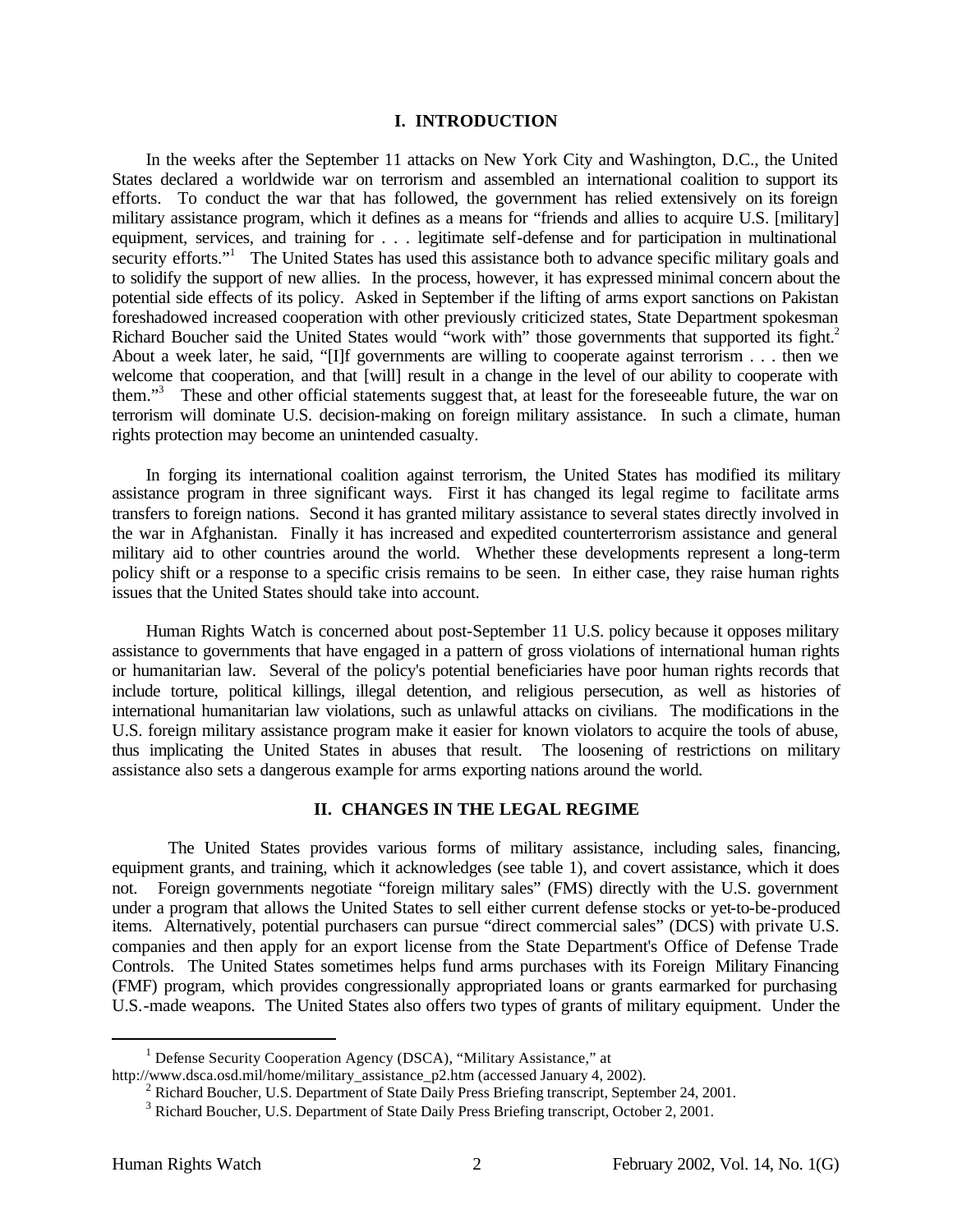Excess Defense Articles (EDA) program, the Pentagon gives away older equipment that it no longer uses at little or no cost. In emergencies, the government is authorized to offer "drawdowns," grants of current defense stock, often but not always in the form of nonlethal equipment. Finally the United States organizes and helps fund different types of training for foreign security forces. The International Military Education and Training (IMET) program allows foreign military officials to train in the United States. Under the Joint Combined Exchange Training (JCET) program, U.S. special operations forces are deployed overseas and train with foreign militaries there.

| Category  | <b>Type of Assistance</b>         | Acronym     | <b>Description</b>                       |
|-----------|-----------------------------------|-------------|------------------------------------------|
| Sales     | <b>Foreign Military Sales</b>     | <b>FMS</b>  | Sales from U.S. government to foreign    |
|           |                                   |             | governments                              |
|           | <b>Direct Commercial Sales</b>    | <b>DCS</b>  | Sales from U.S. companies to foreign     |
|           |                                   |             | governments                              |
| Financing | <b>Foreign Military Financing</b> | <b>FMF</b>  | Congressionally appropriated grants      |
|           |                                   |             | and loans given to foreign               |
|           |                                   |             | governments to help finance FMS or       |
|           |                                   |             | <b>DCS</b>                               |
| Equipment | <b>Excess Defense Articles</b>    | <b>EDA</b>  | Older surplus equipment that the         |
| Grants    |                                   |             | Pentagon gives away at little or no cost |
|           | Drawdowns                         |             | Grants of current (often nonlethal)      |
|           |                                   |             | defense stock given by the U.S.          |
|           |                                   |             | government in emergency situations       |
| Training  | <b>International Military</b>     | <b>IMET</b> | U.S. training of foreign military        |
|           | <b>Education and Training</b>     |             | personnel                                |
|           | Joint Combined Exchange           | <b>JCET</b> | Joint training of U.S. special forces    |
|           | <b>Training</b>                   |             | and foreign troops                       |

Table 1—Types of U.S. Foreign Military Assistance

A series of laws and associated regulations have governed U.S. military assistance since World War II. The Foreign Assistance Act of 1961 authorizes a variety of aid including foreign military sales, excess defense article grants, and IMET training.<sup>4</sup> Section 502B of the this act forbids the transfer of assistance to governments that engage in "a consistent pattern of gross violations" of human rights, but the president can waive the restriction in "extraordinary circumstances."<sup>5</sup> The Arms Export Control Act of 1976, passed in response to escalating arms sales in the 1970s, sets up elaborate procedures to regulate foreign military and direct commercial sales. It also seeks to limit the use of U.S.-made weapons to self-defense, internal security, and U.N.-sanctioned actions.<sup>6</sup> Finally, Congress includes relevant provisions in its annual Foreign Operations Appropriations Act, which tend to restrict assistance to specific countries or situations. For example, a pair of provisions, known as the "Leahy Amendments" after their sponsor Senator Patrick Leahy (Democrat, Vermont), provides human rights-based controls on military assistance. The first prohibits the transfer of funds authorized by the act to any foreign security "unit" if the State Department "has credible evidence that such unit has committed gross violations of human rights." This provision has to be renewed every year, but it is unwaivable during the year.<sup>7</sup> Its companion article, which can be waived under "extraordinary circumstances," prohibits the training of security units that have committed gross violations of human rights.<sup>8</sup> Since September 11, both the executive and legislative

<sup>4</sup> Foreign Assistance Act of 1961, *U.S. Code*, vol. 22, secs. 2151-2430(i) (1994).

<sup>&</sup>lt;sup>5</sup> Ibid., sec. 2304.

<sup>6</sup> Arms Export Control Act of 1976, *U.S. Code*, vol. 22, secs. 2751-99(aa-2) (1994).

<sup>7</sup> *U.S. Statutes at Large* 114 (2001): 1900A-46.

<sup>8</sup> Ibid.: 694.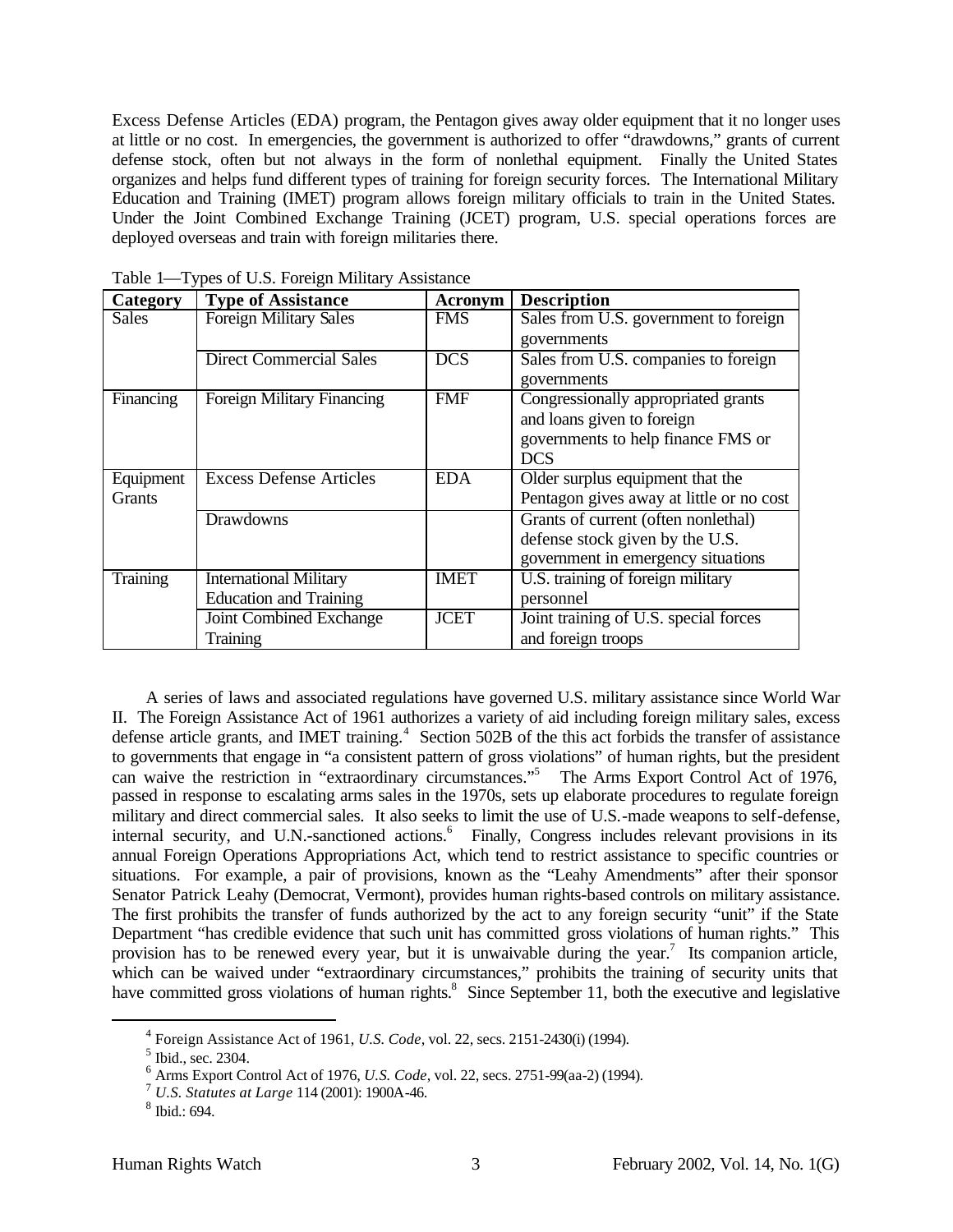branches have taken steps to loosen legal controls on foreign military assistance, paving the way for future arms transfers to governments that are known human rights abusers.

#### **Lifting Sanctions**

President George W. Bush exercised executive authority to waive restrictions on military assistance shortly after the September 11 attacks. On September 22, he lifted sanctions imposed on India and Pakistan after these nations performed nuclear tests in 1998. The 1976 Arms Export Control Act requires sanctions on countries that violate a range of nuclear controls by, for example, "detonat[ing] a nuclear explosive device."<sup>9</sup> The sanctions prohibit, among other things, licenses for exports of goods on the U.S. Munitions List, foreign military financing, and the transfer of certain technology.<sup>10</sup> In a presidential determination on September 22, Bush said those sanctions "would not be in the national security interests of the United States."<sup>11</sup> Although this waiver does not directly affect human rights protections, it loosens restrictions on military assistance to the two countries, opening the door to future transfers.<sup>12</sup>

Congress followed the president's lead by waiving other sanctions on Pakistan. Public Law 107- 57, which Bush signed into law on October 29, suspends sanctions that the United States imposed on Pakistan under the Foreign Operations Appropriations Act after a military coup deposed its elected government in 1999. The act grants a waiver for fiscal year 2002, requiring only that the president give certain congressional committees five days notice before he promises any military assistance funds.<sup>13</sup> With only five days notice to the relevant congressional committees, Bush can also extend the waiver through fiscal year 2003 if he finds that this "(A) would facilitate the transition to democratic rule in Pakistan; and (B) is important to United States efforts to respond to, deter, or prevent acts of international terrorism."<sup>14</sup> In allowing this exception to its arms control policy, Congress relinquished part of its foreign military assistance oversight authority.

The State Department has also lifted sanctions as part of its post-September 11 foreign policy. On January 9, it announced the removal of arms sales restrictions imposed on Tajikistan in 1993. State Department spokesman Boucher said, "Tajikistan has been cooperating closely with the U.S. as a member of the international coalition against terrorism. We believe this cooperation and other changes in our relations merit removing Tajikistan from our proscribed countries list.<sup>515</sup> Because of its instability in the early 1990s, Tajikistan had been included on a list in the International Traffic in Arms Regulations, which implement the Arms Export Control Act discussed above.<sup>16</sup> The regulations prohibit the licensing or export of defense articles and services to countries on a list that changes according to current U.S. foreign policy.<sup>17</sup> As discussed above, the war on terrorism has dominated this policy since September 11.

#### **Expediting the Foreign Military Assistance Process**

Both the executive and legislative branches have also worked to expedite the military assistance process since September 11. In addition to lifting sanctions on Pakistan, Public Law 107-57 facilitates

 $9$  Arms Export Control Act of 1976, sec.  $102(b)(1)(B)$ .

<sup>&</sup>lt;sup>10</sup> Ibid., sec.  $102(b)(2)(B, C, G)$ . The U.S. Munitions List is the list of defense articles and services the export and import of which the president may regulate under the Arms Export Control Act.

<sup>11</sup> *Federal Register*, vol. 66, p. 50,095, October 2, 2001.

<sup>&</sup>lt;sup>12</sup> For more information on Pakistan and India, see footnotes 63 and 64 and accompanying text.

<sup>13</sup> Public Law 107-57, *U.S. Statutes at Large* 115 (2001): 403. The U.S. fiscal year, a twelve-month period used for budgeting purposes, runs from October 1 to September 30.

 $14$  Ibid.

<sup>&</sup>lt;sup>15</sup> Richard Boucher, U.S. Department of State Daily Press Briefing transcript, January 9, 2002.

<sup>16</sup> "Tajik Ministry Welcomes US Decision To Lift Ban from Arms Sale to Tajikistan," *Asia-Pulse* (Tajikistan), January 11, 2002.

<sup>17</sup> *U.S. Code of Federal Regulations*, vol. 22, pt. 126 (2001).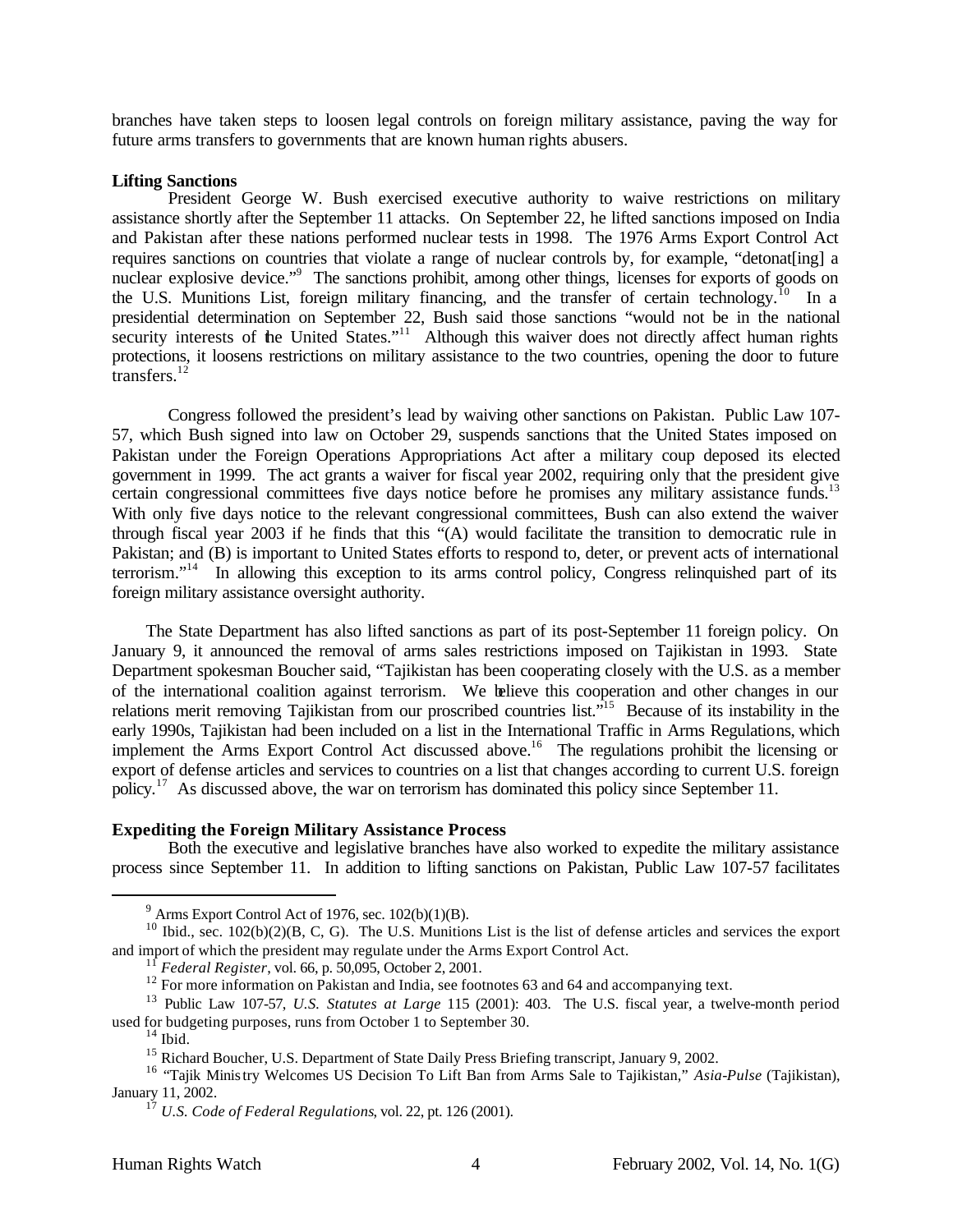military assistance around the world. It reduces the required notification deadlines for transfers of emergency drawdowns and excess defense articles by one half or more. The 1961 Foreign Assistance Act requires the president to notify Congress at least fifteen days in advance of any drawdown. The new act requires only five days notice if "the President determines it is important to United States efforts to respond to, deter, or prevent acts of international terrorism."<sup>18</sup> The act similarly reduces the thirty-day notification requirement for EDA to fifteen days if the war against terrorism so requires.<sup>19</sup> The shorter notification requirements give Congress, and therefore the public, less time to review and challenge any proposed transfers that have human rights or humanitarian law implications.

Meanwhile, the Defense Security Cooperation Agency (DSCA), the organization within the Department of Defense that handles foreign military sales, has established a "war room" to speed up approval of assistance. The DSCA's director, Air Force Lt. Gen. Tome Walters, said the agency formed an "Enduring Freedom Response Cell" to "fast track" requests from U.S. allies. "If you're an allied country, let's say Uzbekistan, and you need radios, we will do whatever we can to get the job done," Walters said on September 26.<sup>20</sup> At its Security Cooperation Conference the same week, the DSCA also announced ten reforms designed to facilitate the approval process.<sup>21</sup> In the process of streamlining foreign military assistance, the United States must be careful not to reduce scrutiny of the human rights implications of proposed arms transfers.

#### **A Measure To Increase Human Rights Protection: Uzbekistan**

While the administration and Congress have acted in unison to lift restrictions on military assistance since September 11, Congress has taken the initiative to increase monitoring in at least one country—Uzbekistan, a major human rights abuser. In late October, Senator Paul Wellstone (Democrat, Minnesota) introduced an amendment to the Foreign Operations Appropriations Act that requires the State Department to submit to the relevant congressional committees two reports on military assistance to Uzbekistan. According to its final version, the provision requires one report four months after the bill's enactment and one six months after that. The reports must include a list of U.S. security aid given to Uzbekistan and describe in detail how Uzbek units used the U.S. defense articles, defense services, and financial assistance during that period.<sup>22</sup> Wellstone told the Senate that while Uzbekistan is a key U.S. ally in the war on terrorism, it has a record of serious human rights abuses, including torture, illegal detention, and persecution of independent Muslims. He said, "We must ensure that anti-terrorism efforts are conducted in a manner that protects religious freedom and other human rights, and we must carefully monitor our cooperation with Uzbekistan to ensure that protection."<sup>23</sup> The Senate passed the amendment unanimously on October 24, and it appeared in the Conference Report accompanying the final Foreign

<sup>18</sup> Public Law 107-57, *U.S. Statutes at Large* 115 (2001): 404.

 $19$  Ibid.

<sup>20</sup> "DSCA Forms 'War Room' To Speed Allied Arms Requests: Unveils 10 Reforms," *Defense Daily International*, September 28, 2001. "Enduring Freedom" is the name given by the U.S. government to its campaign in Afghanistan.

 $\frac{21}{21}$  These reforms include better use of technology to speed up the processing of requests, allowing states to post commercial bonds rather than cash for the amount of their purchase, and more customer participation in the contract process. Sharon Weinberger, "DOD Promises Faster Foreign Military Sales: Ally Still Doubtful," *Aerospace Daily* (Washington, D.C.), September 27, 2001; "DSCA Forms 'War Room.'"

 $^{22}$  Conference Report 107-345, 107th Congress, 1st session, December 19, 2001, p. 97.

<sup>23</sup> Foreign Operations Appropriations Act, Senate Amendment No. 1937, *Congressional Record*, 107th Congress, 1st session, October 24, 2001, vol. 47, p. S10,915.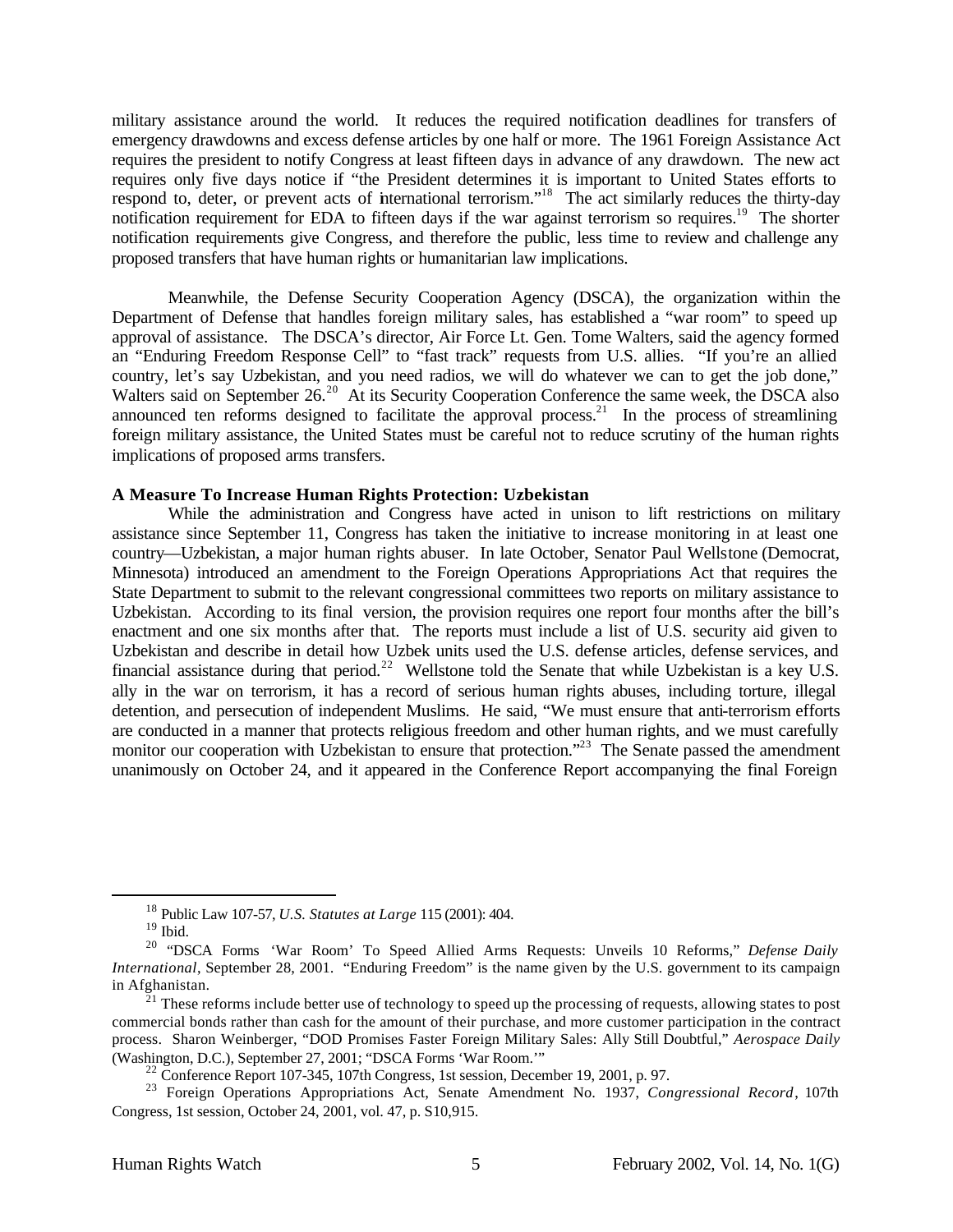Operations Appropriations Act in December.<sup>24</sup> The provision demonstrates the possibility of military assistance oversight even under extraordinary circumstances.

## **III. MILITARY ASSISTANCE TO STATES DIRECTLY INVOLVED IN THE AFGHANISTAN CAMPAIGN**

In the first four months of its war on terrorism, the United States has given military support to several of the countries involved in its campaign in Afghanistan. Its post-September 11 aid can be divided into two types. It has used foreign military assistance 1) to advance its military goals in Afghanistan by supplying forces opposed to the Taliban, and 2) to reward countries that have offered political or military support for its campaign.

#### **The United Front (or Northern Alliance)**

The Afghan opposition coalition, which helped the United States bring down the Taliban government, has received the most deliveries of military equipment to date. After September 11, U.S. officials repeatedly said they would support the efforts of the United Front, also known as the Northern Alliance, to defeat the Taliban. "[W]e want to help those forces in the country that are anxious to get the Taliban and al Qaeda out of there," Secretary of Defense Donald Rumsfeld stated on October 19.<sup>25</sup> In mid-October, Rumsfeld announced that the United States had supplied the anti-Taliban forces with food, ammunition, and air support.<sup>26</sup> After that, announcements of increased aid appeared regularly. According to Pentagon officials, nonlethal assistance included food for army horses, blankets, water, and cold-weather gear.<sup>27</sup> U.S. planes airdropped ammunition requested by the United Front.<sup>28</sup> At a press conference on November 6, Gen. Peter Pace acknowledged delivery of "weapons" as well as ammunition, but would not specify the types or quantities of arms.<sup>29</sup> At the same press conference, Rumsfeld said that the U.S. military had supplied ammunition and supplies not only to the northern coalition of anti-Taliban fighters but also to southern opposition forces led by Hamid Karzai.<sup>30</sup> According to a December 7 report by the *Wall Street Journal*, the Central Intelligence Agency had airlifted weapons and supplies to anti-Taliban troops around Kandahar.<sup>31</sup> These shipments included Soviet-designed AK-47 assault weapons

l

 $30$  Ibid.

 $^{24}$  Conference Report 107-345, p. 97. Although Wellstone's provision was not included in the final version of the Foreign Operations Appropriations Act, which became law in November, the Conference Report directs the Department of State to produce both of the proposed reports on Uzbekistan. The Conference Report, which accompanies and explains the law, was produced by the conference committee that ironed out differences between House and Senate versions of the bill.

<sup>&</sup>lt;sup>25</sup> "Secretary Rumsfeld Media Availability En Route to Whiteman," U.S. Department of Defense (DoD) News Transcript, October 19, 2001.

 $26$  Ibid.

<sup>&</sup>lt;sup>27</sup> "DoD News Briefing—Secretary Rumsfeld and General Pace," U.S. DoD Defense News Transcript, November 6, 2001; "General Myers Interview with Meet the Press, NBC TV," U.S. DoD News Transcript, November 4, 2001.

<sup>&</sup>lt;sup>28</sup> "DoD News Briefing—Secretary Rumsfeld and General Myers," U.S. DoD News Transcript, October 29, 2001.

<sup>&</sup>lt;sup>29</sup> "DoD News Briefing—Secretary Rumsfeld and General Pace," U.S. DoD News Transcript, November 6, 2001.

<sup>31</sup> David S. Cloud, "CIA Supplies Anti-Taliban Forces in South," *Wall Street Journal*, December 7, 2001. Earlier press articles bolster this report. About three weeks after the September attacks on New York and Washington, the *Washington Post* reported that President Bush had bypassed the more public forms of military assistance discussed above and signed an order authorizing covert aid to the United Front. Susan B. Glasser, "Northern Alliance Expects U.S. Aid Soon: Anti-Taliban Forces See Delivery of Military Support Within a Month," Washington Post Foreign Service wire, October 2, 2001.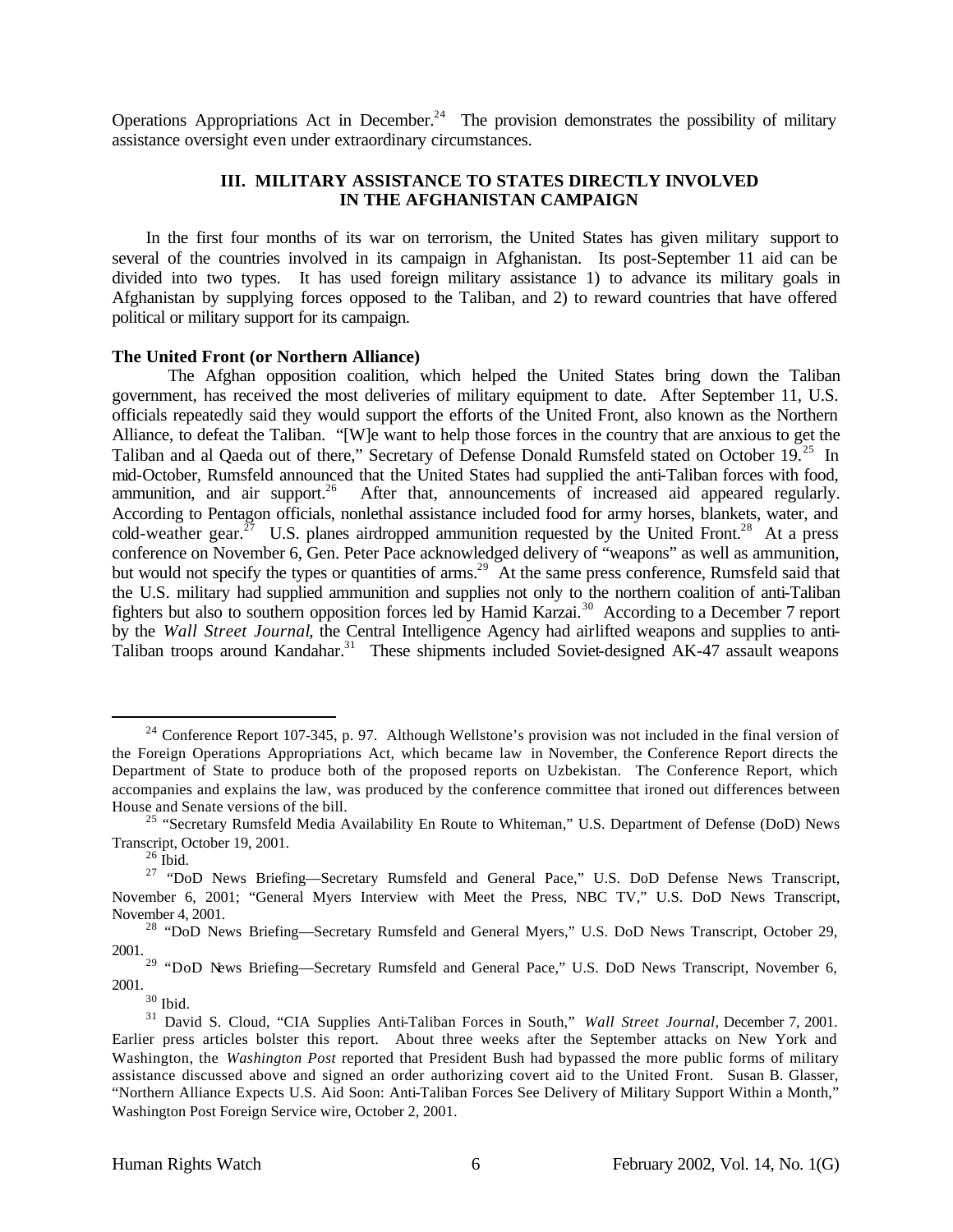from CIA stocks; Afghani troops have used Russian weapons in the past and therefore prefer them.<sup>32</sup> The flow of U.S. military assistance to Afghanistan is likely to continue, but Rumsfeld said aid to its new provisional government, which took control in late December, would be conditioned on maintaining peace.<sup>33</sup>

In addition to lethal and nonlethal equipment, the United States provided extensive air support to opposition forces fighting the Taliban on the ground. In October, Rumsfeld said the United States was coordinating particularly well with northern opposition troops.<sup>34</sup> "Our effort would be to try to make them successful, to do things that are helpful to them so that they have the opportunity to move forward, as they are, toward Mazar-e-Sharif…,"<sup>35</sup> he said at the time. The United States not only bombed Taliban front lines but also sent advisers to help coordinate attacks. According to United Front officials and journalist eyewitnesses, about a dozen civilian-clothed advisers arrived in mid-October to help organize the campaign to take the town of Mazar-i Sharif, which fell to the United Front on November  $9^{36}$  By November, U.S. Special Forces were "embedded in Northern Alliance elements," assisting with communications, military equipment delivery, and targeting for bombing missions, Rumsfeld said.<sup>37</sup> The United States has also collaborated closely with anti-Taliban forces in the south. By late November, U.S. special operations troops had been in that region "for some time"<sup>38</sup> calling in air support and providing arms and other supplies.<sup>39</sup> With significant help from the U.S. bombing campaign in north and south, anti-Taliban forces had captured all but a few pockets of the country by the time the new interim government took control on December 22.

While the end of the abusive Taliban regime will have important consequences for human rights in Afghanistan, the victorious United Front and other opposition forces have a history of human rights abuses and international humanitarian law violations that the United States should consider when planning military assistance to the new government. During Afghanistan's long civil war, Afghan forces

 $32$  Cloud, "CIA Supplies Anti-Taliban Forces in South." Russia has also provided between US\$40 million and \$70 million in military assistance to the Afghanistan opposition; its equipment deliveries include Soviet-era T-55 tanks, armored vehicles, helicopters, and infantry weapons. Veniamin Ginodman, "Renaissance of Council for Mutual Economic Assistance," Vesti.ru (Moscow), October 11, 2001, in Foreign Broadcast Information Service (FBIS), document number CEP20011011000173. Several unconfirmed press accounts say that the United States or Great Britain paid for some of the Russian-supplied arms. The *Boston Globe*, for example, said a U.S. intelligence source and a Northern Alliance source confirmed U.S. funding of Russian arms transfers to the United Front. "Turning the Tide in Afghanistan as War Unfolded, US Strategy Evolved," *Boston Globe,* December 31, 2001. See also Ginodman, "Renaissance of Council for Mutual Economic Assistance"; Artyom Vernidoub, "Afghan War Profitable for Russian Arms Industry," Gazeta.ru, October 29, 2001. Rumsfeld denied these reports saying, "The Russians are providing assistance of their own. We have not engaged in any arrangement to that effect, to my knowledge." "DoD News Briefing—Secretary Rumsfeld and General Myers," U.S. DoD News Transcript, October 29, 2001.

<sup>&</sup>lt;sup>33</sup> "Defense Secretary Donald Rumsfeld Wraps Up Visit to Central Asia," Good Morning America broadcast transcript, December 17, 2001.

<sup>&</sup>lt;sup>34</sup> "Secretary Rumsfeld Media Availability En Route to Whiteman," U.S. DoD News Transcript, October 19, 2001.

<sup>&</sup>lt;sup>35</sup> "DoD News Briefing—Secretary Rumsfeld and General Myers," U.S. DoD News Transcript, October 18, 2001.

<sup>&</sup>lt;sup>36</sup> Anna Badkhen, "Afghan Rebels Have Bark but Little Bite: Poorly Trained, Ill-Equipped and Calling for More Help," *San Francisco Chronicle*, October 23, 2001.

<sup>&</sup>lt;sup>37</sup> "Secretary Rumsfeld Media Availability at Great Lakes, Illinois," U.S. DoD News Transcript, November 16, 2001.

<sup>&</sup>lt;sup>38</sup> "DoD News Briefing—Secretary Rumsfeld and General Franks," U.S. DoD News Transcript, November 27, 2001.

<sup>&</sup>lt;sup>39</sup> "DoD News Briefing—Secretary Rumsfeld and General Franks," U.S. DoD News Transcript, November 15, 2001.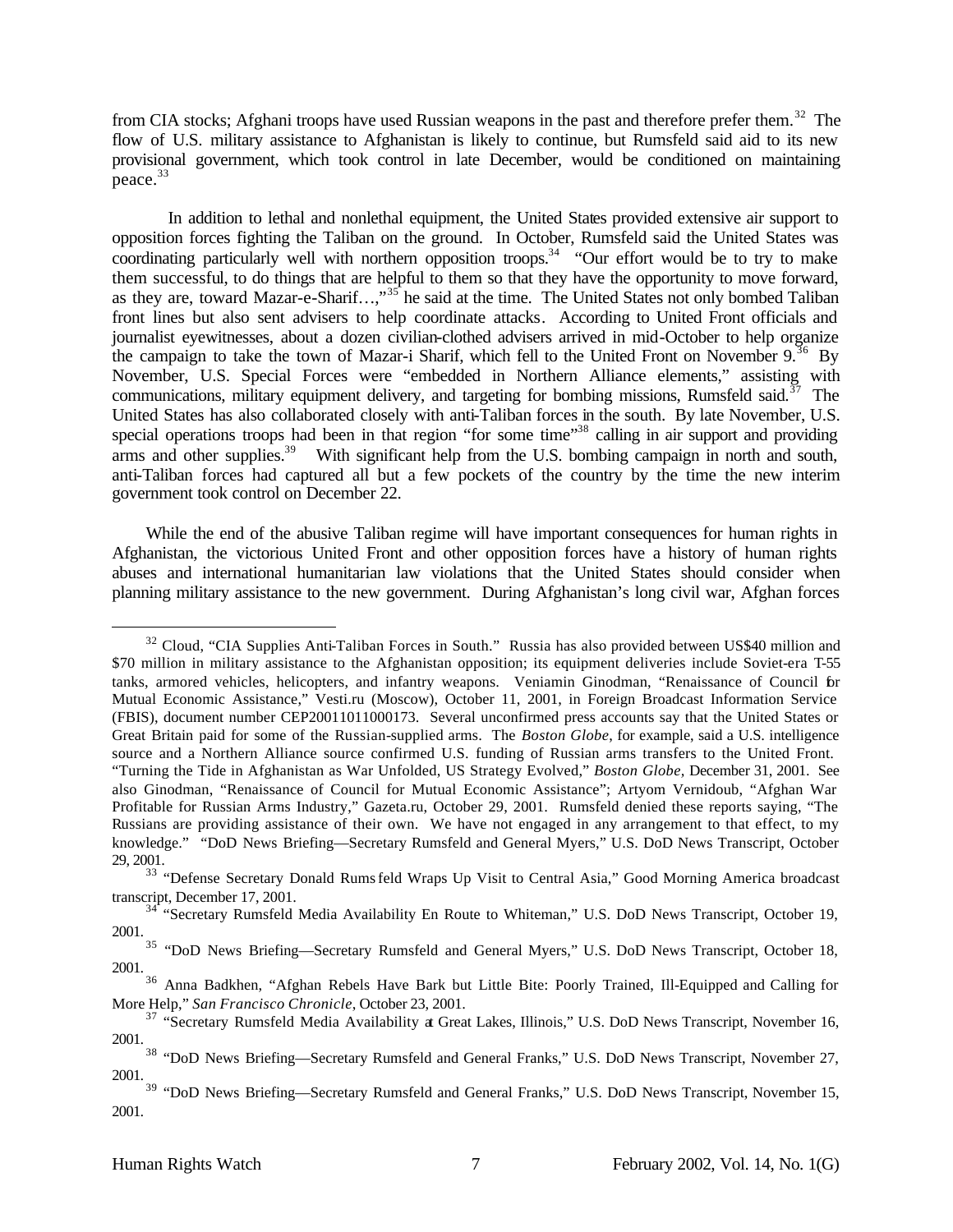on all sides were implicated in summary executions, rapes, indiscriminate attacks on civilians, and largescale pillage.<sup>40</sup> Concerns about the post-September 11 conduct of anti-Taliban forces include reports of looting of private stores and humanitarian agency compounds and the summary execution of captured Taliban fighters in the immediate aftermath of the Taliban's collapse. The defense minister for the interim Afghan government, Gen. Qaseem Fahim, has announced plans to build a new national army and to demobilize about 500,000 of the estimated 700,000 armed fighters in the country. The United States should work with the Afghan interim government to ensure that respect for international humanitarian law be a primary criterion in recruiting this national army and its command, and that as far as possible past abusers be identified and screened out. In its counterterrorism operations, the United States should end direct military assistance to commanders who continue to commit abuses.<sup>41</sup>

#### **Central Asia: Uzbekistan and Tajikistan**

In Central Asia, the United States has offered military assistance in exchange for political and military support, including the use of former Soviet bases. According to a *Washington Post* story that broke in October, the United States and Uzbekistan have secretly shared intelligence and conducted joint covert operations in an effort to capture Osama bin Laden since the 1998 embassy bombings in Kenya and Tanzania.<sup>42</sup> The U.S. campaign in Afghanistan led to increased military relations between these two countries. At least one thousand U.S. troops from the 10<sup>th</sup> Mountain Division had moved into an Uzbek military base by mid-October.<sup>43</sup> After meeting with Rumsfeld on his November trip to the region, Uzbek Minister of Defense Qodir Gulomov noted that his military had benefited from training and joint exercises with U.S. forces over the past several years and hinted that other types of aid might come in the future. Responding to a question about whether the United States would give lethal aid to Uzbekistan, Gulomov said, "I am confident that the kind of cooperation which is being developed now is characterized by a higher level, and consequently I am positive that the forms of our cooperation will change accordingly."<sup>44</sup> Rumsfeld concurred with this interpretation of their meeting.<sup>45</sup> Uzbekistan has an appalling human rights record that includes torture and extensive religious persecution.<sup>46</sup> It also laid

<sup>40</sup> Human Rights Watch, "Military Assistance to the Afghan Opposition," *A Human Rights Watch Backgrounder*, October 5, 2001.

 $41$  Ibid. See also Human Rights Watch, "Crisis of Impunity: The Role of Pakistan, Russian, and Iran in Fueling the Civil War in Afghanistan," *A Human Rights Watch Report*, vol. 13, no. 3(C), July 2001; Human Rights Watch, *World Report 2000* (New York: Human Rights Watch, 1999), pp. 166-69; Human Rights Watch, "Afghanistan: The Massacre in Mazar-i Sharif," *A Human Rights Watch Report,* vol. 10, no. 7 (C), November 1998.

<sup>42</sup> Thomas E. Ricks and Susan B. Glasser, "U.S. Operated Secret Alliance with Uzbekistan," *Washington Post*, October 14, 2001.

 $43$  Ibid.

<sup>44</sup> "Media Availability with Uzbek Minister of Defense Qodir Gholomov," U.S. DoD News Transcript, November 4, 2001. The DoD transliterated Gulomov's name as "Gholomov," but both names refer to the same person.

<sup>&</sup>lt;sup>45</sup> Ibid. The United States also signed a \$6 million agreement to help clean up a former Soviet anthrax test site in Uzbekistan. "U.S. Agrees [to] Anthrax Deal with Uzbekistan," CNN.com, October 23, 2001, at http://www.cnn.com/2001/WORLD/asiapcf/central/10/23/gen.uzbek.anthrax/index.html (accessed December 18, 2001).

<sup>46</sup> Human Rights Watch, "Human Rights Abuses in Uzbekistan," *A Human Rights Watch Backgrounder*, September 26, 2001. See also Human Rights Watch, *World Report 2002* (New York: Human Rights Watch, 2002), p. 370-78; Human Rights Watch, *World Report 2001* (New York: Human Rights Watch, 2000), pp. 335-42; Human Rights Watch, "'And It Was Hell All Over Again . . .': Torture in Uzbekistan," *A Human Rights Watch Report*, vol. 12, no. 12(D), December 2000; Human Rights Watch, "Uzbekistan: Leaving No Witnesses: Uzbekistan's Campaign Against Rights Defenders," *A Human Rights Watch Report*, vol. 12, no. 4 (D), March 2000; Human Rights Watch, "Uzbekistan: Class Dismissed: Discriminatory Expulsions of Muslim Students," *A Human Rights Watch Report*, vol. 11, no. 12 (D), October 1999; Human Rights Watch, "Republic of Uzbekistan: Crackdown in the Farghona Valley: Arbitrary Arrests and Religious Discrimination," *A Human Rights Watch Report*, vol. 10, no. 4(D), May 1998.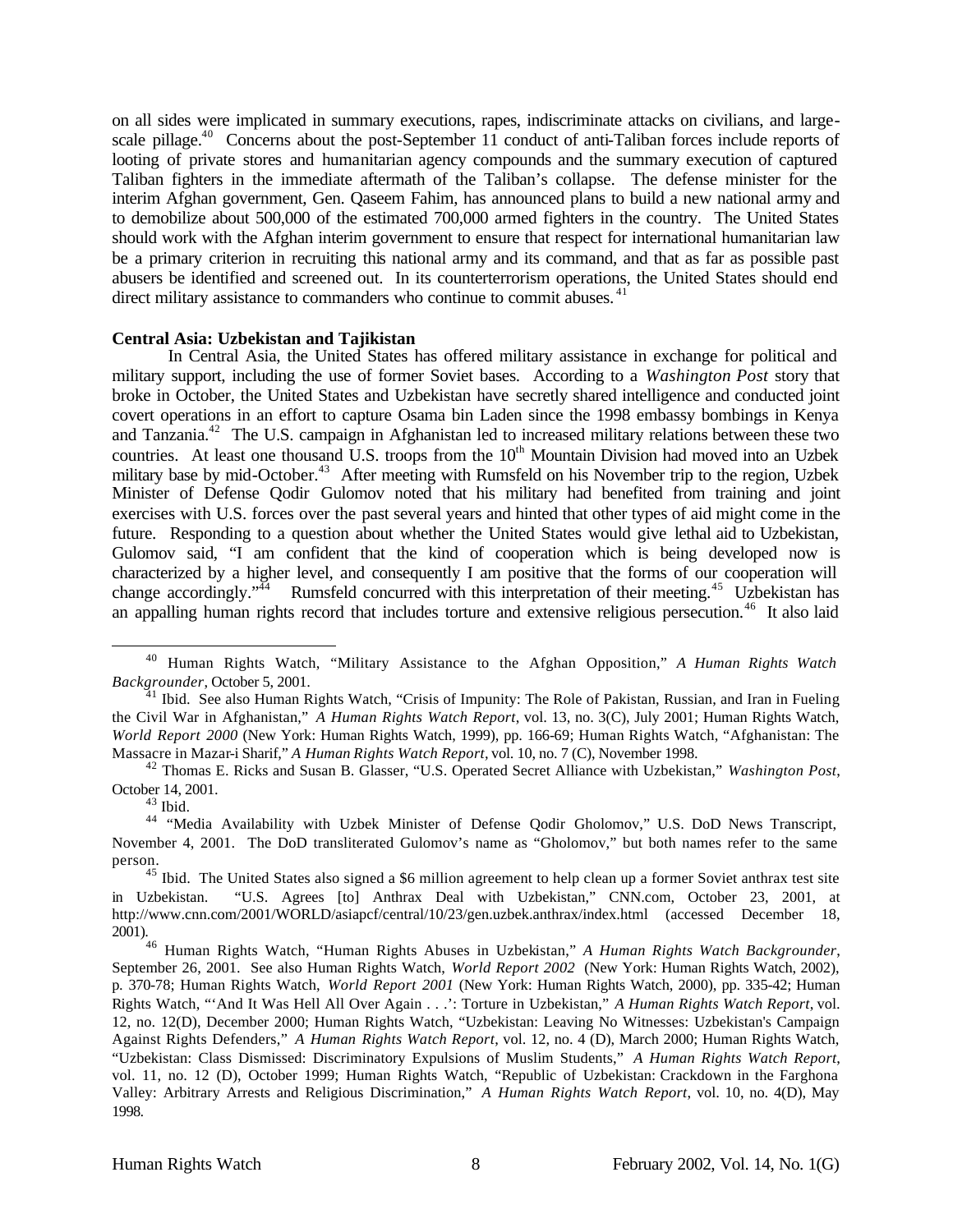anti-personnel landmines along its borders with Tajikistan and Kyrgyzstan in 2000 and 2001, causing civilian casualties in all three countries.<sup>47</sup>

The United States has pursued similar military assistance exchanges with Tajikistan. In early November, the United States negotiated with Tajikistan about the possibility of using three bases for U.S. planes involved in air strikes and humanitarian airdrops over Afghanistan. It sent in a team of experts to inspect the bases and reportedly promised tens of millions of dollars if it decided to use them.<sup>48</sup> The United States took a significant step toward rewarding Tajikistan for its support when, as discussed above, the State Department lifted its eight-year-old arms sales restrictions in early January. The order states that the government will review requests to buy arms on a "case-by-case basis."<sup>49</sup> A spokesman for the Tajik Defense Ministry said his government welcomed the decision to lift the ban.<sup>50</sup> He added, however, that arms purchases were not Tajikistan's top priority because it did not have the money to buy them and its military will require training to use them.<sup>51</sup> Such comments suggest that Tajikistan may ask the United States for foreign military financing and training in the near future. Like Uzbekistan, Tajikistan has an extensive history of human rights violations including torture, suppression of political opposition and the media, and arrests based on religion.<sup>52</sup>

#### **South Asia: Pakistan and India**

Having had sanctions against them lifted, both Pakistan and India stand to receive significant military assistance as a reward for supporting the U.S. war on terrorism. This assistance will likely come in the form of foreign military sales negotiated through the Defense Department. After President Bush lifted the nuclear-related sanctions allowing direct commercial sales, there was much speculation about what arms Pakistan would want to purchase. Reports said Pakistani officials would request new fighter aircraft and spare parts for older models, and possibly missile and artillery systems.<sup>53</sup> On a mid-October trip to the region, Secretary of State Colin Powell said he would be willing to discuss sales as well as future military-to-military relations, such as training.<sup>54</sup> The passage of Public Law 107-57, which lifted additional sanctions, paved the way for actual transfers. In early November, the United States agreed to provide US\$73 million in aid for "border security," including six Apache helicopters and spare parts for F-16 fighter jets.<sup>55</sup> On November 9, during an official visit to the United States, Pakistani President Pervez Musharraf said he sought further "'visible gestures' of gratitude" for his country's decision to support the U.S. campaign in Afghanistan. He asked President Bush to deliver twenty-eight F-16 fighter jets Pakistan purchased in the 1980s but never received because Congress cut off all military sales in 1990

<sup>47</sup> International Campaign to Ban Landmines, *Landmine Monitor Report 2001* (New York: Human Rights Watch, 2001), p. 915.

<sup>48</sup> Michael R. Gordon and C.J. Chivers, "Tajikistan, U.S. Make Military Deal," *San Diego Union-Tribune*, November 5, 2001.

<sup>49</sup> *Federal Register*, vol. 76, p. 1073, January 9, 2002.

<sup>&</sup>lt;sup>50</sup> "Tajik Ministry Welcomes US Decision To Lift Ban from Arms Sale to Tajikistan."

 $^{\rm 51}$  Ibid.

<sup>52</sup> Human Rights Watch, "Press Backgrounder on Tajikistan," *A Human Rights Watch Backgrounder*, October 5, 2001. See also Human Rights Watch, *World Report 2002*, p. 352-56; Human Rights Watch, *World Report 2001*, pp. 322-25; Human Rights Watch, "Tajikistan: Freedom of Expression Still Threatened," *A Human Rights Watch Report*, vol. 11, no. 14 (D), November 1999; Human Rights Watch, "Tajikistan: Leninabad: Crackdown in the North," *A Human Rights Watch Report*, vol. 10, no. 2 (D), April 1998.

<sup>53</sup> Mohammed Ahmedullah, "Pakistan Seeks U.S. Weapons for Anti-Terror Partnership," *Defense Week*, October 22, 2001.

<sup>54</sup> Secretary Colin L. Powell, "Press Briefing on Board Plane En Route [to] Pakistan," October 15, 2001.

<sup>55</sup> "US To Provide Pakistan Helicopters, F-16 Parts," Dow Jones International News, November 10, 2001.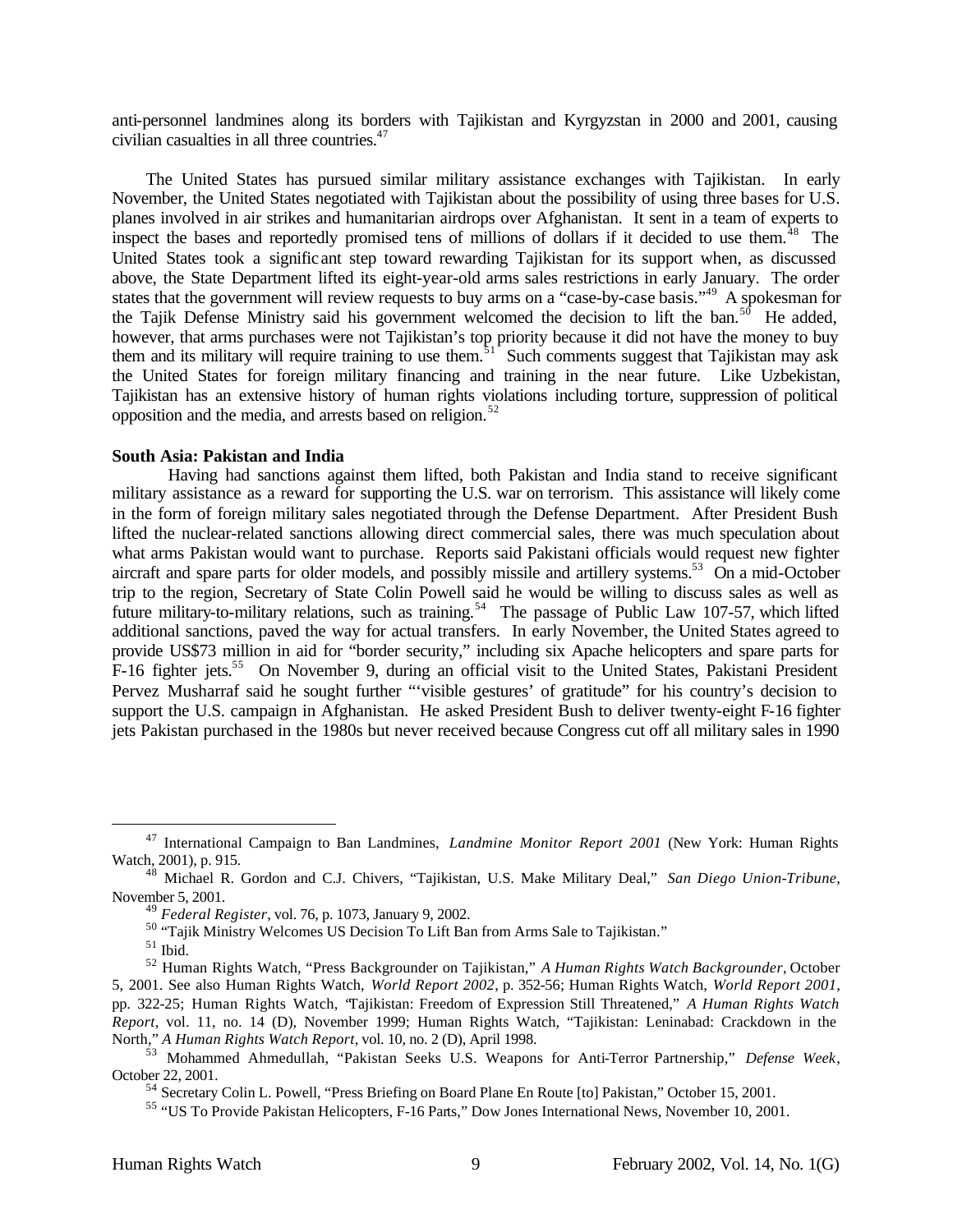after learning Pakistan was secretly developing nuclear weapons.<sup>56</sup> The United States rejected Musharraf's request for the F-16s, claiming the transfer might destabilize South Asia.<sup>57</sup>

India initially complained that the United States had given a disproportionate amount of its post-September 11 military assistance to Pakistan, but in early November the United States demonstrated a willingness to collaborate with India as well. At a November 5 joint press conference with India's Minister of Defense George Fernandes, Rumsfeld said the United States would be sending officials to work out the details of military cooperation with India. "[T]hey will be discussing ways that we can establish the linkages between our two countries from the standpoint of military exchanges and training and various educational opportunities, and other aspects of the relationship," he said.<sup>58</sup> U.S. Ambassador to India Robert Blackwill reiterated Rumsfeld's support at a press conference on November 21. "We now anticipate a conclusive acceleration in defense cooperation. It will include arms sales, joint army exercises, and military-to-military cooperation that happens between very good friends," Blackwill said.<sup>59</sup> The next week Adm. Dennis Blair, commander-in-chief of the U.S. Pacific Command, met with Fernandes and Indian military officials to discuss joint exercises, military training, and counterterrorism cooperation.<sup>60</sup> Undersecretary of Defense Douglas Feith arrived in New Delhi during the first week of December to hold further strategic discussions with Indian officials.<sup>61</sup> On December 4, the United States agreed to expedite its review of India's military equipment priorities, including radars and light combat aircraft components.<sup>62</sup>

The United States should consider the human rights records of Pakistan and India as it renews its military assistance relations with these countries. Pakistani President Musharraf continues to consolidate the army's control over the government following the October 1999 coup and took steps in 2001 to all but ensure that the government would continue to operate under military tutelage. In the process, authorities arrested leaders of religious parties who challenged his authority, kept in force a ban on politic al rallies, and detained thousands of party members and activists to head off protests against continued military rule.<sup>63</sup> Abuses in India include systematic discrimination and violence against Dalit ("untouchable") communities, arbitrary arrests and torture, and attacks and legal restrictions on nongovernmental organizations and human rights activists. In the contested region of Kashmir, where violence has escalated, Indian security personnel targeted Muslim citizens suspected of supporting guerrillas, and

<sup>56</sup> Serge Schmemann and Patrick E. Tyler, "Pakistani Leader Seeks 'Gestures' for Backing U.S.," *New York Times*, November 10, 2001.

<sup>57</sup> Eric Schmitt, "U.S. Says Aid to Pakistan Won't Include F-16 Fighters," *New York Times*, November 13, 2001.

<sup>&</sup>lt;sup>58</sup> "Secretary Rumsfeld Media Availability with Minister of Defense of India," U.S. DoD News Transcript, November 5, 2001.

<sup>59</sup> Uttara Choudhury, "Indo-US Military Cooperation To Strengthen," Agence France-Presse, November 21, 2001.

<sup>&</sup>lt;sup>60</sup> Neelish Misra, "Commander of U.S. Pacific Fleet in India To Boost Defense Ties," Associated Press, November 28, 2001.

<sup>&</sup>lt;sup>61</sup> Uttara Choudhury, "India, US Share Common Goals on Afghanistan," Agence France-Presse, December 4, 2001.

<sup>&</sup>lt;sup>62</sup> "India, United States Outline Ambitious Defense Partnership," Associated Press Newswires, December 4, 2001.

<sup>63</sup> For more information human rights abuses in Pakistan, see Human Rights Watch, *World Report 2002*, p. 245-51; Human Rights Watch, *World Report 2001*, pp. 212-17; Human Rights Watch, *Reform or Repression?: Post-Coup Abuses in Pakistan* (New York: Human Rights Watch, 2000); Human Rights Watch, *Prison Bound: The Denial of Juvenile Justice in Pakistan*, (New York: Human Rights Watch, 1999); Human Rights Watch, *Crime or Custom?: Violence Against Women in Pakistan* (New York: Human Rights Watch, 1999).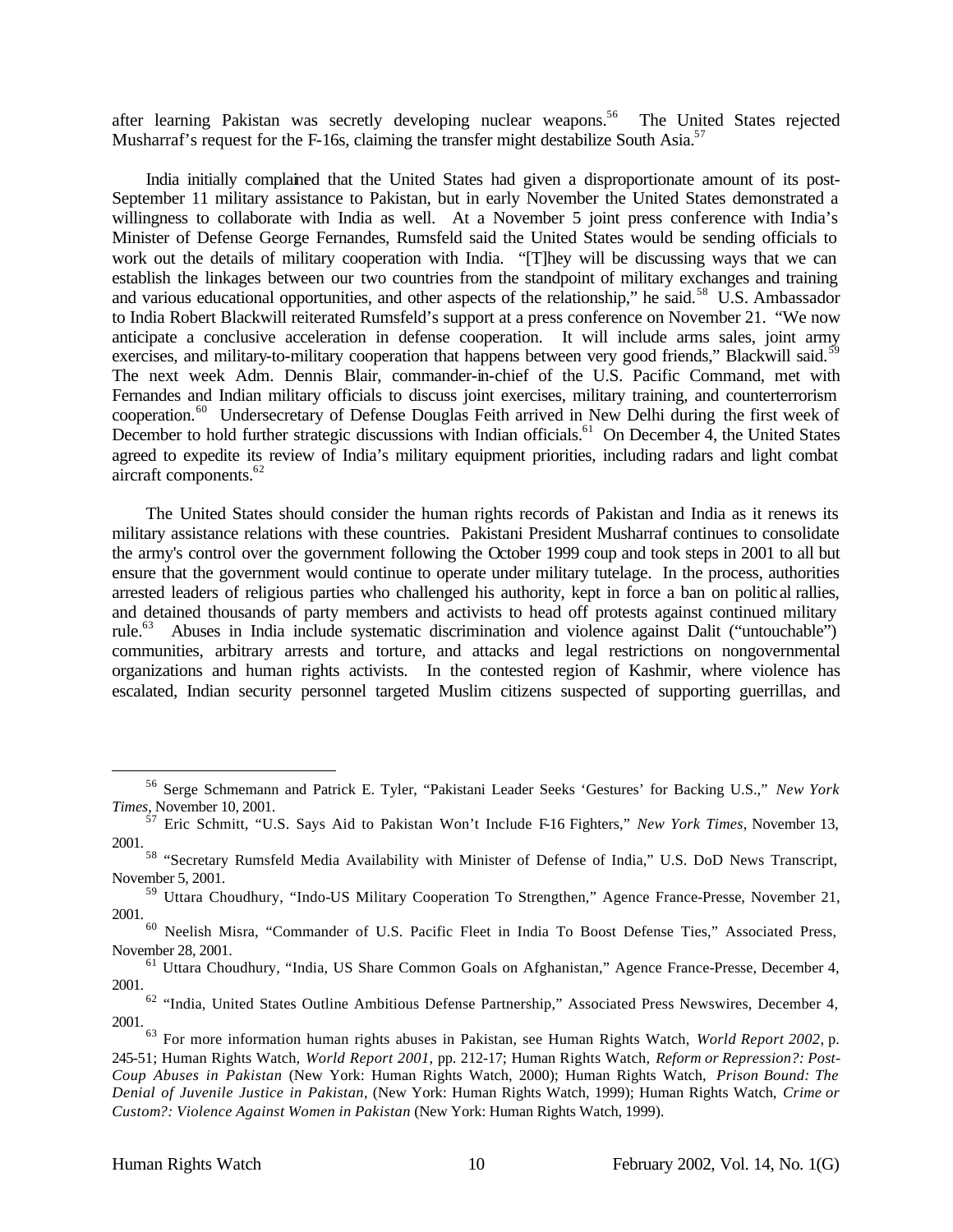arbitrary arrests, torture, and staged "encounter killings"—extrajudicial executions—were reported throughout the year. $64$ 

#### **IV. MILITARY AND COUNTERTERRORISM AID TO OTHER COUNTRIES**

The U.S. war on terrorism has also affected military assistance to countries not directly involved with the Afghanistan campaign. First the United States has increased military and counterterrorism assistance to nations deemed to face immediate threats of violence. Second it has cultivated military relations with governments willing to support the new international goals of the United States. Finally it has developed war-related tools it could use to expedite previously negotiated military sales to foreign states.

#### **Philippines**

 Since September 11, the United States has made a commitment to help the Philippines defeat Abu Sayyaf, a guerilla group with alleged al Qaeda connections that has held two U.S. citizens hostage since May 2001. Philippine officials generally oppose the introduction of U.S. combat troops, but they have welcomed defense equipment and training to improve the military's anti-terror capabilities.<sup>65</sup> A contingent of two dozen U.S. Army personnel traveled to the Philippines in October to advise its military on how to fight Abu Sayyaf.<sup>66</sup> The State Department meanwhile reiterated its spring 2001 pledge to request \$19 million in foreign military financing for the Philippines in 2002, up almost ten times from the \$2 million given in fiscal year  $2001$ .<sup>67</sup> Most of the money would be used to improve the operation and maintenance of existing equipment.<sup>68</sup>

After meeting with President of the Phillipines Gloria Macapagal-Arroyo on November 20, President Bush announced a generous military assistance plan for this Southeast Asian ally. In addition to a "robust training package" and the \$19 million already promised in foreign military financing, Bush said he would earmark \$10 million in Defense Department goods and services for the Philippine military and \$10 million for counterterrorism initiatives and law enforcement.<sup>69</sup> He estimated his administration would give about \$100 million in military assistance to the Philippines in fiscal years  $2001-2002$ <sup>70</sup>. The first piece of equipment, a C-130 transport plane, arrived on November 30 with "16,000 pounds of military hardware, including rifles."<sup>71</sup> On December 20, the U.S. Army sent thirty sniper rifles, twenty-five 81mm mortars, and 350 M-203 grenade launchers.<sup>72</sup> Philippine officials said the equipment package would also

<sup>64</sup> For more information on human rights abuses in India, see Human Rights Watch, *World Report*, p. 221-29; Human Rights Watch, *World Report 2001*, pp. 196-201; Human Rights Watch, "India: Politics by Other Means: Attacks Against Christians in India," *A Human Rights Watch Report*, vol. 11, no. 6 (C), October 1999; Human Rights Watch, "Beyond the Kashmir Conflict: Abuses by Indian Security Forces and Militant Groups Continue," *A Human Rights Watch Report*, vol. 11, no. 4(C), July 1999; Human Rights Watch, *Broken People: Caste Violence Against India's "Untouchables"* (New York: Human Rights Watch, 1999).

<sup>65</sup> Jason Sherman, "Philippines To See Boost in U.S. Military Financing," *Defense News*, November 5-11, 2001; "US Military Activity in the Philippines," National Public Radio Morning Edition transcript, October 30, 2001.

<sup>&</sup>lt;sup>66</sup> "DoD News Briefing—Secretary Rumsfeld and General Myers," U.S. DoD News Transcript, October 29, 2001.

 $^{67}$  U.S. Department of State, International Affairs (Function 150) Budget Request, April 9, 2001.

<sup>&</sup>lt;sup>68</sup> Sherman, "Philippines To See Boost in U.S. Military Financing"; "US Military Activity in the Philippines."

<sup>&</sup>lt;sup>69</sup> "Joint Statement Between the United States of America and the Republic of the Philippines," September 20, 2001.

 $70$  Ibid.

<sup>71</sup> Oliver Teves, "Philippines Lands U.S. Aid Package: Plane, Gear Set for Military Use," *San Antonio Express-News*, December 1, 2001.

<sup>72</sup> "First Batch of US Military Aid Arrives in Fort Boni," *Business World* (Philippines), December 21, 2001; Oliver Teves, "Philippines Receives U.S. Arms Shipment," Associated Press, December 21, 2001.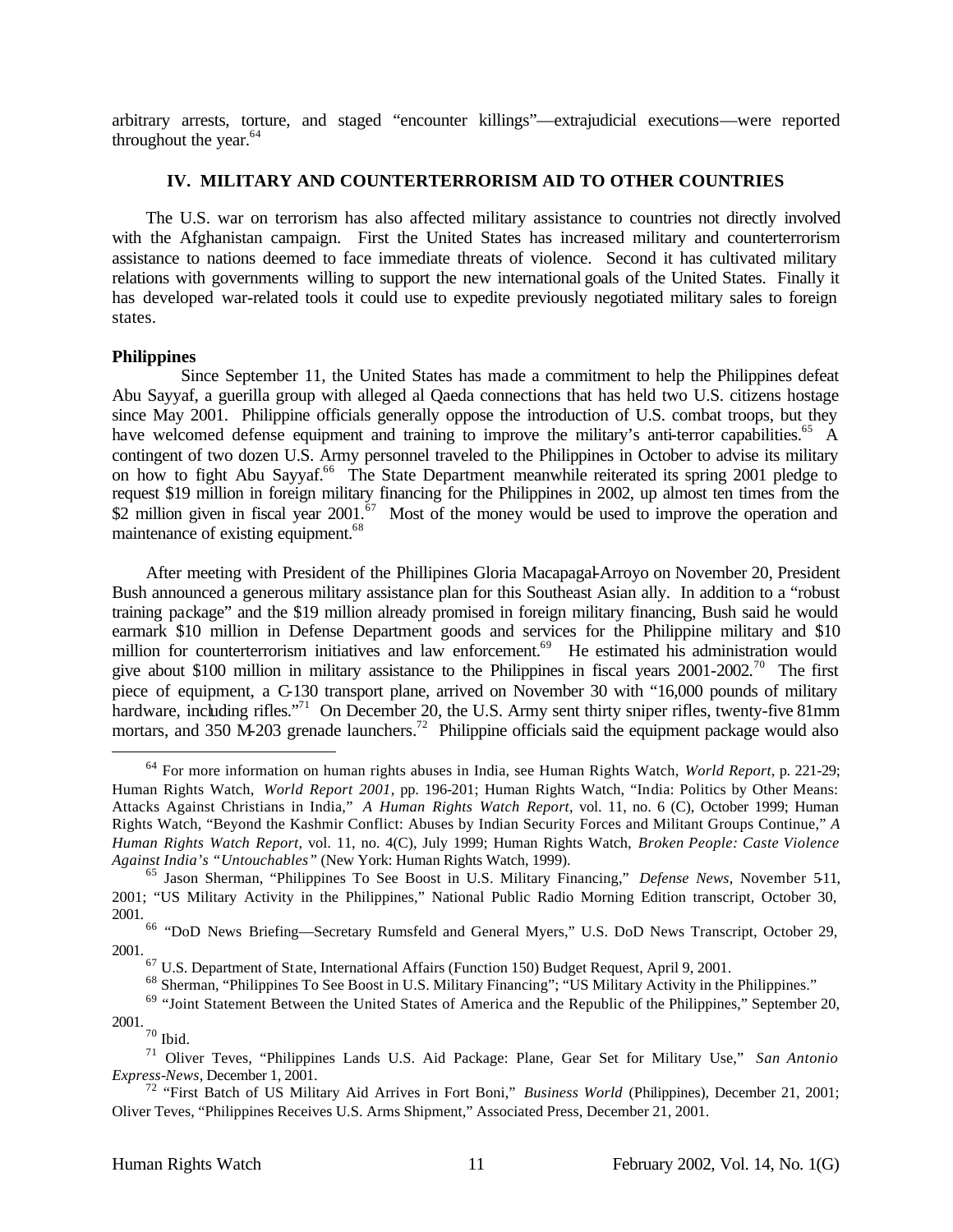include eight UH-1 "Huey" helicopters, Cyclone-class patrol boats, and 30,000 M-16 infantry rifles with 120,000 magazines.<sup>73</sup> Other items on their wish list are twelve AH-1 "Cobra" attack helicopters and an unmanned reconnaissance plane, or "drone."<sup>74</sup> In mid-January, the first of a scheduled 650 U.S. troops arrived in the Philippines to train with and advise Philippine forces in their campaign against Abu Sayyaf.<sup>75</sup> The United States should consider the abuses discussed in the State Department's annual human rights report as it distributes military assistance to that country. According to this report, abuses by military and police forces include extrajudicial killings, forced disappearances, torture, and arbitrary arrest and detention.<sup>76</sup>

#### **Indonesia**

Shortly after September 11, the United States officially announced a decision made over the summer to increase military-to-military contacts with Indonesia. Indonesian President Megawati Sukarnoputri was the first head of state to come to the United States after the attacks, and President Bush used the opportunity to express his willingness to cooperate with this majority Muslim state. In a joint statement issued September 19, Bush and Sukarnoputri agreed to discuss ways to "strengthen bilateral cooperation on counter-terrorism" and enhance military and civilian defense relations.<sup>77</sup> As part of reform efforts, members of the Indonesian military will travel to the United States to take part in training and joint exercises. Bush said he would also ask Congress for \$400,000 in "Expanded IMET," a variation of the IMET program that would give Indonesian civilian officials training in defense issues.<sup>78</sup> In the same statement, Bush opened the door to transfers of certain military equipment by lifting sanctions on commercial sales of nonlethal defense equipment.<sup>79</sup> On October 1, Indonesian Foreign Minister Hassan Wirayuda said that the United States and Indonesia had discussed plans to share information or organize joint training sessions in the fight against terrorism.<sup>80</sup> Admiral Blair conditioned "full military" cooperation" on the Indonesian armed forces' accountability for 1999 violence in East Timor. In a November 27 speech, Blair said, "We are ready to resume the full range of bilateral cooperation, when the military reforms which the TNI [Indonesian armed forces] is undertaking reach maturity."<sup>81</sup> Indonesia suffers from widespread domestic unrest in several regions, and despite President Sukarnoputri's

<sup>73</sup> Juan V. Sarmiento, Jr., "GMA on Visit: 'It's \$4.6B and Counting,'" *Philippine Daily Inquirer*, November 21, 2001; Steven Mufson, "U.S. To Aid Philippines' Terrorism War," *Washington Post*, November 21, 2001.

<sup>74</sup> Adam Entous, "Bush Pledges Economic, Arms Aid to Philippines," Reuters English News Service, November 20, 2001.

<sup>&</sup>lt;sup>75</sup> Steve Vogel, "Special Forces Sent to Philippines Fight: 650 GIs Deployed for Training Exercises," *Washington Post*, January 16, 2002.

<sup>76</sup> U.S. Department of State, *Country Reports on Human Rights Practice, 2000,* at http://www.state.gov/g/drl/rls/hrrpt/2000/eap/index.cfm?docid=764 (accessed January 16, 2002).

<sup>&</sup>lt;sup>77</sup> "U.S. and Indonesia Pledge Cooperation, Joint Statement Between the United States of America and the Republic of Indonesia," September 19, 2001.

 $78$  Ibid.

<sup>79</sup> Ibid.

<sup>&</sup>lt;sup>80</sup> "U.S. To Send Team to Indonesia To Discuss Combating Terrorism," Xinhua News Agency, October 1, 2001.

<sup>&</sup>lt;sup>81</sup> "US Admiral Urges Indonesian Military To Account for East Timor Mayhem," Agence France-Presse, November 27, 2001.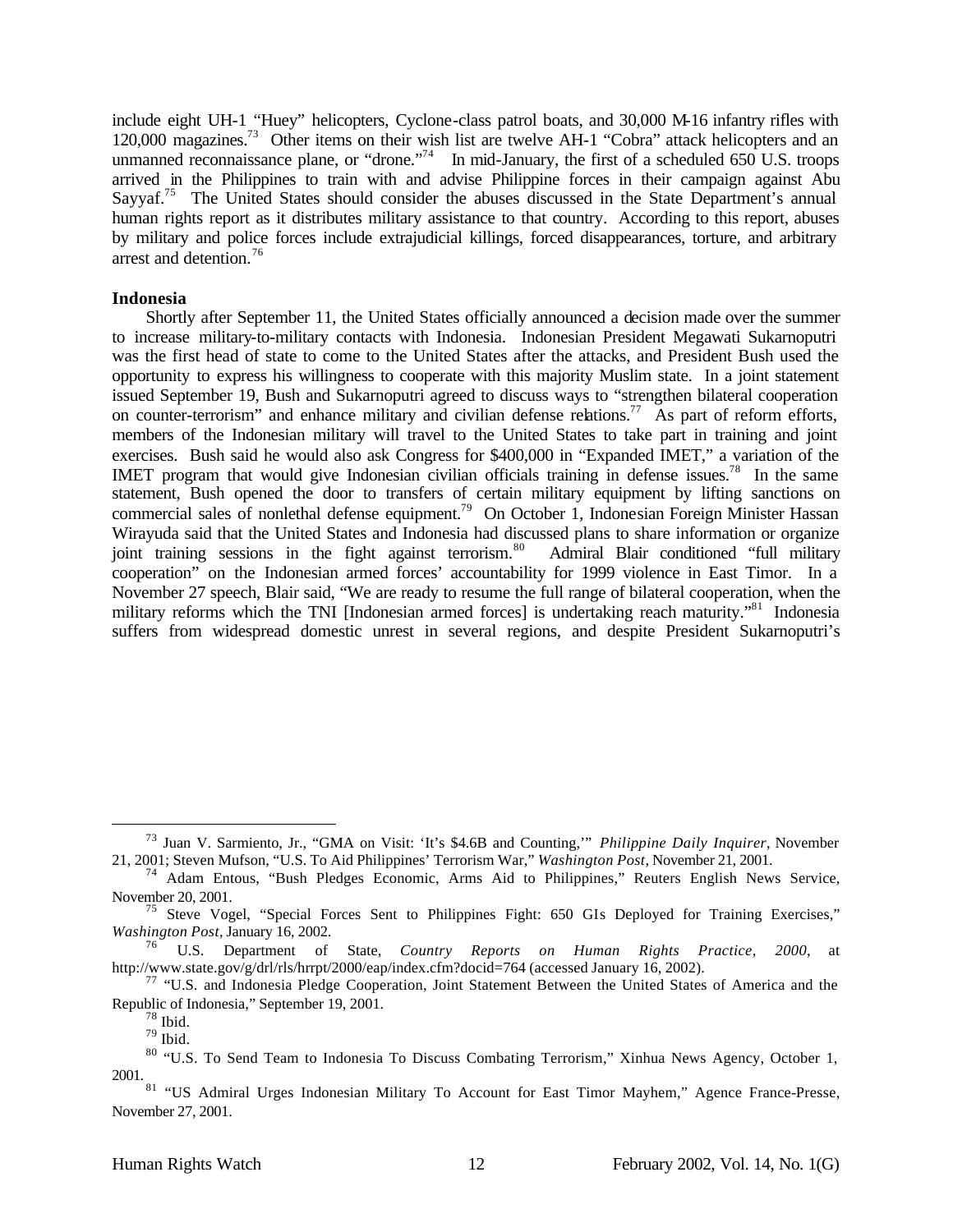expressions of concern about human rights, government and guerilla violence and impunity continue.<sup>82</sup> Although the negotiations with Indonesia were not related to September 11, the United States should make sure it does not weaken its human rights conditions on military assistance in its effort to maintain support for its war on terrorism.

# **The Middle East**

A range of countries, especially in the Middle East, may also benefit from the increased willingness of the United States to give military assistance. The DSCA has announced several possible foreign military sales since September 11. Although some, if not all, were negotiated prior to September 11, the DSCA's recently established "war room," discussed above, could expedite their approval. The list of countries and their purchase requests includes several Middle Eastern recipients:

- United Arab Emirates—twelve RGM-84L Harpoon Block II missiles worth \$40 million.
- Egypt—\$77 million of assistance overhauling 201 155mm self-propelled howitzers plus 240 wheeled bulldozers worth \$98 million.
- Oman—twelve F-16 fighter jets; dozens of Sidewinder, Maverick, Harpoon, and Advanced Medium Range Air-to-Air (AMRAAM) missiles; one hundred Paveway II bombs; and eighty Joint Direct Attack Munitions (JDAM), a total package valued at \$1.12 billion.

All of these requests include related equipment and services. In each case, the DSCA said the "proposed sale will contribute to the foreign policy and national security of the United States by helping to improve the security of a friendly country which has been and continues to be an important force for political stability in the Middle East."<sup>83</sup> The Bush administration proposed additional arms sales to Egypt in November. The \$400 million deal would include fifty-three Harpoon Block II missiles, "highly accurate surface-to-surface missiles" like those the United Arab Emirates requested, and four patrol boats from which to use them.<sup>84</sup> According to the *Washington Post*, Bush, Powell, and CIA Director George Tenet also discussed a \$400 million package of U.S. aid with Yemeni President Ali Abdullah Saleh on November 27. The package, which has not yet been approved, would include special operations training and U.S. help in getting military assistance from U.S. allies.<sup>85</sup> Before expediting any of these requests in

<sup>82</sup> Human Rights Watch, "Human Rights Backgrounder on Indonesia," *A Human Rights Watch Backgrounder*, September 2001. See also Human Rights Watch, *World Report 2002*, p. 229-39; Human Rights Watch, *World Report 2001*, pp. 201-08; Human Rights Watch, "Indonesia: Human Rights and Pro-Independence Actions In Papua, 1999-2000," *A Human Rights Watch Report*, vol. 12, no. 2 (C), May 2000; Human Rights Watch, "Indonesia: The Violence in Ambon," *A Human Rights Watch Report*, vol. 11, no. 1(C), March 1999; Human Rights Watch, "Indonesia: Human Rights and Pro-Independence Actions in Irian Jaya," *A Human Rights Watch Report*, vol. 12, no. 2(C), December 1998; Human Rights Watch, *Academic Freedom in Indonesia: Dismantling Soeharto-Era Barriers*  (New York: Human Rights Watch, 1998); Human Rights Watch and Amnesty International, "Indonesia: Release Prisoners of Conscience Now," *A Human Rights Watch Joint Report*, vol. 10, no. 3(C), June 1998; Human Rights Watch, "West Kalimantan: Communal Violence in West Kalimantan," *A Human Rights Watch Report*, vol. 9, no. 10(C), December 1997.

 $83$  DSCA, "Major Arms Sales Notifications (Section 36(b) AECA [Arms Export Control Act of 1976]) – Arms Sales Notification Index," at http://www.dsca.osd.mil/PressReleases/36-b/36b\_index.htm (accessed December 4, 2001).

<sup>84</sup> John Lancaster, "U.S.-Egypt Arms Deal Questioned," *Washington Post*, November 27, 2001. According to the *Washington Post*, the Bush administration sent a classified memorandum to Congress on November 2 proposing the additional arms sales to Egypt. The State Department publicly acknowledged the proposal on November 29. Richard Boucher, U.S. Department of State Daily Press Briefing transcript, November 29, 2001.

<sup>85</sup> Walter Pincus, "Yemen Hears Benefits of Joining U.S. Fight," *Washington Post*, November 28, 2001.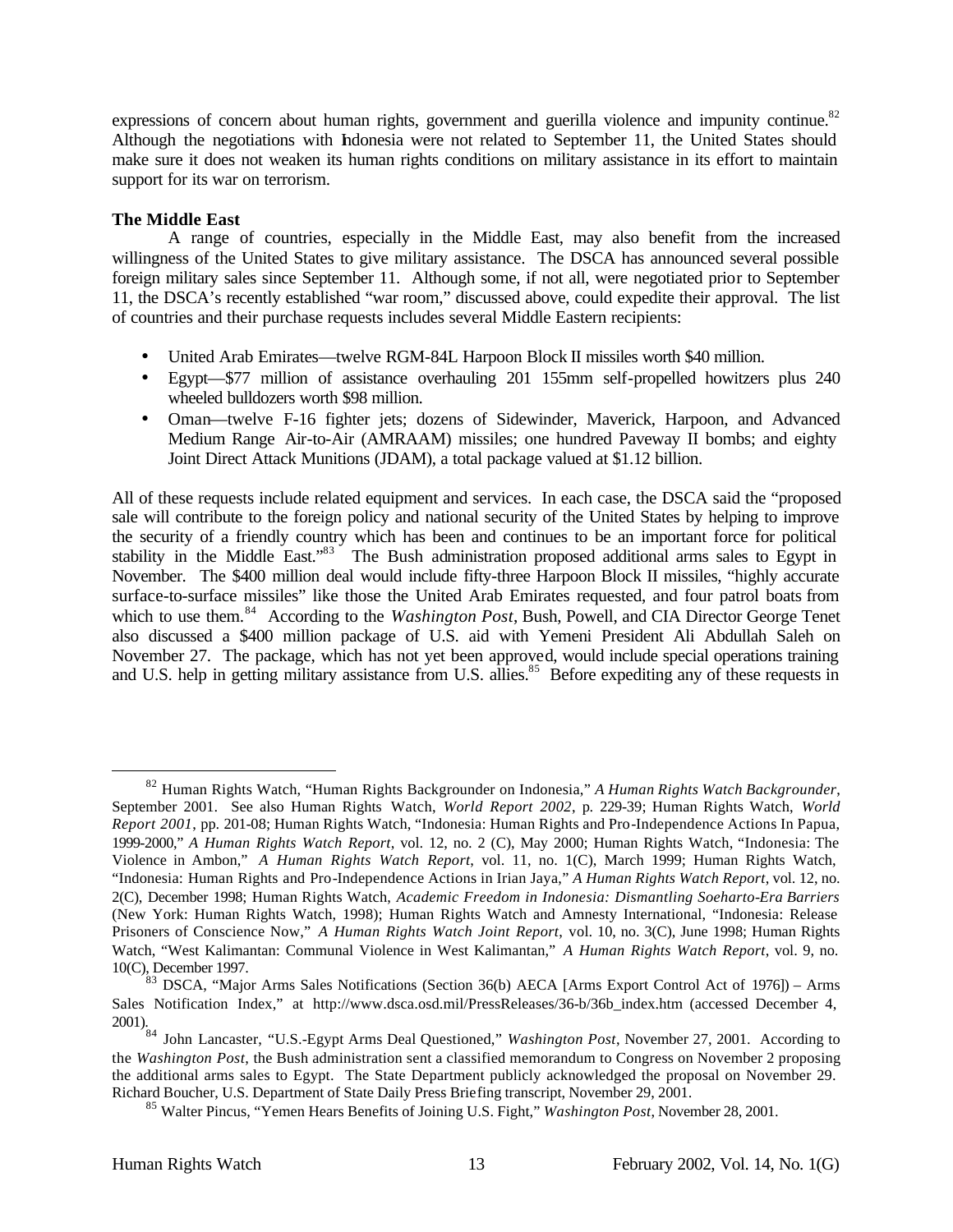its new DSCA "war room," the United States should ensure that the human rights and humanitarian law implications of the proposed transfers receive appropriate scrutiny.<sup>86</sup>

## **V. CONCLUSION**

The U.S. record of foreign military assistance since September 11 shows a trend toward lowering arms control standards and increasing military aid, especially for broadly defined counterterrorism efforts. Although Human Rights Watch does not take a position on the granting and transfer of military assistance in all circumstances, it does oppose giving such assistance to governments that engage in a consistent pattern of gross violations of international human rights and humanitarian law. In this time of international conflict, the United States should carefully monitor its military assistance programs and should not loosen controls without regard to human rights consequences.

<sup>86</sup> For information on human rights abuses in Egypt, see Human Rights Watch, *World Report 2002*, p. 414-23; Human Rights Watch, *World Report 2001*, pp. 372-78; Human Rights Watch, "Underage and Unprotected: Child Labor in Egypt's Cotton Fields," *A Human Rights Watch Report*, vol. 13, no. 1(E), January 2001; Human Rights Watch, *World Report 2000*, pp. 345-51.

For information on human rights abuses in Yemen, see Human Rights Watch, *World Report 2002*, p. 481-84; Human Rights Watch, *World Report 2001*, pp. 420-24; Human Rights Watch, *World Report 2001*, pp. 385-88.